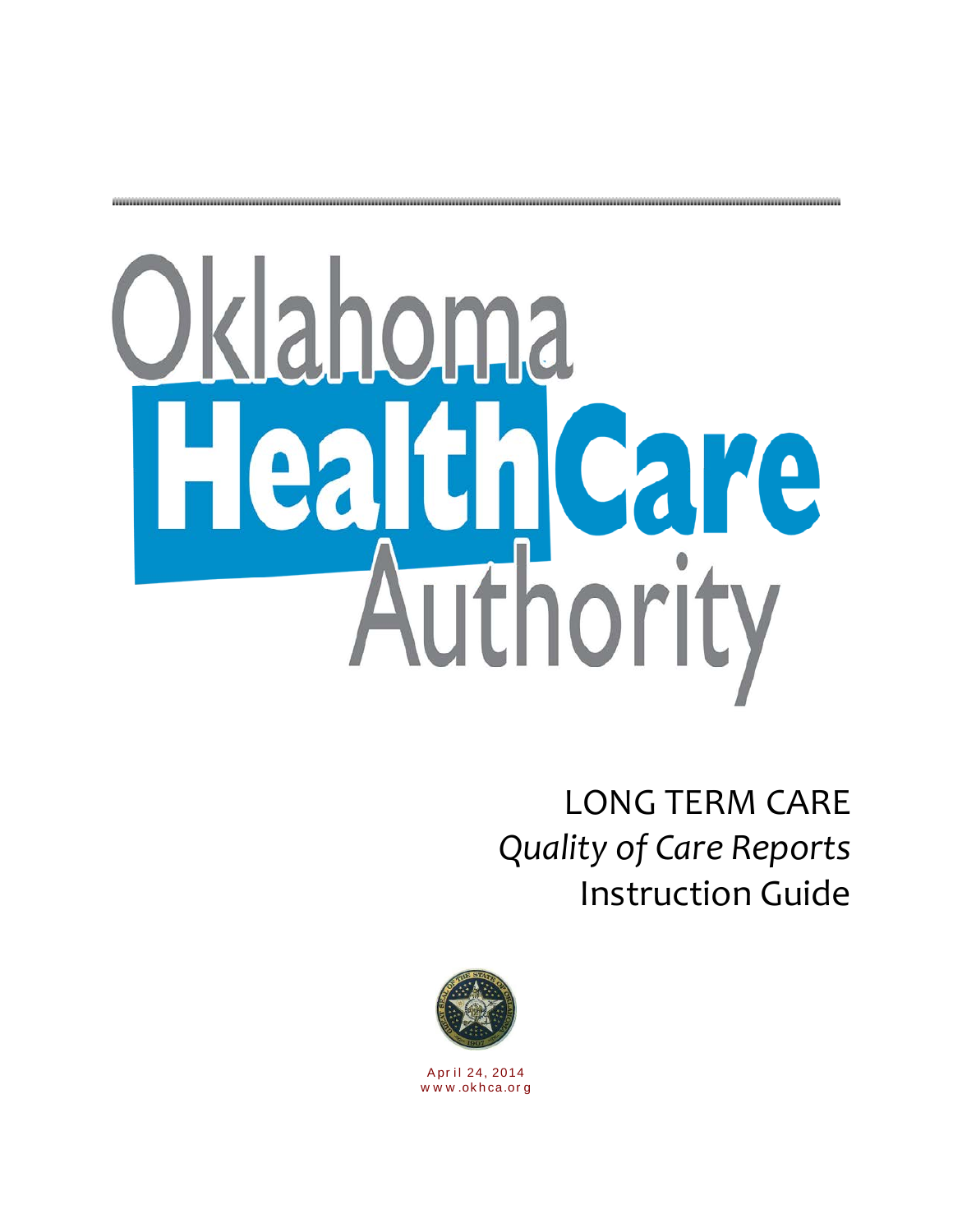# Table of Contents

| Frequently Asked Questions/Emailing QOCRs7-8 |  |
|----------------------------------------------|--|
|                                              |  |
|                                              |  |
| Important Telephone Numbers/Web Addresses15  |  |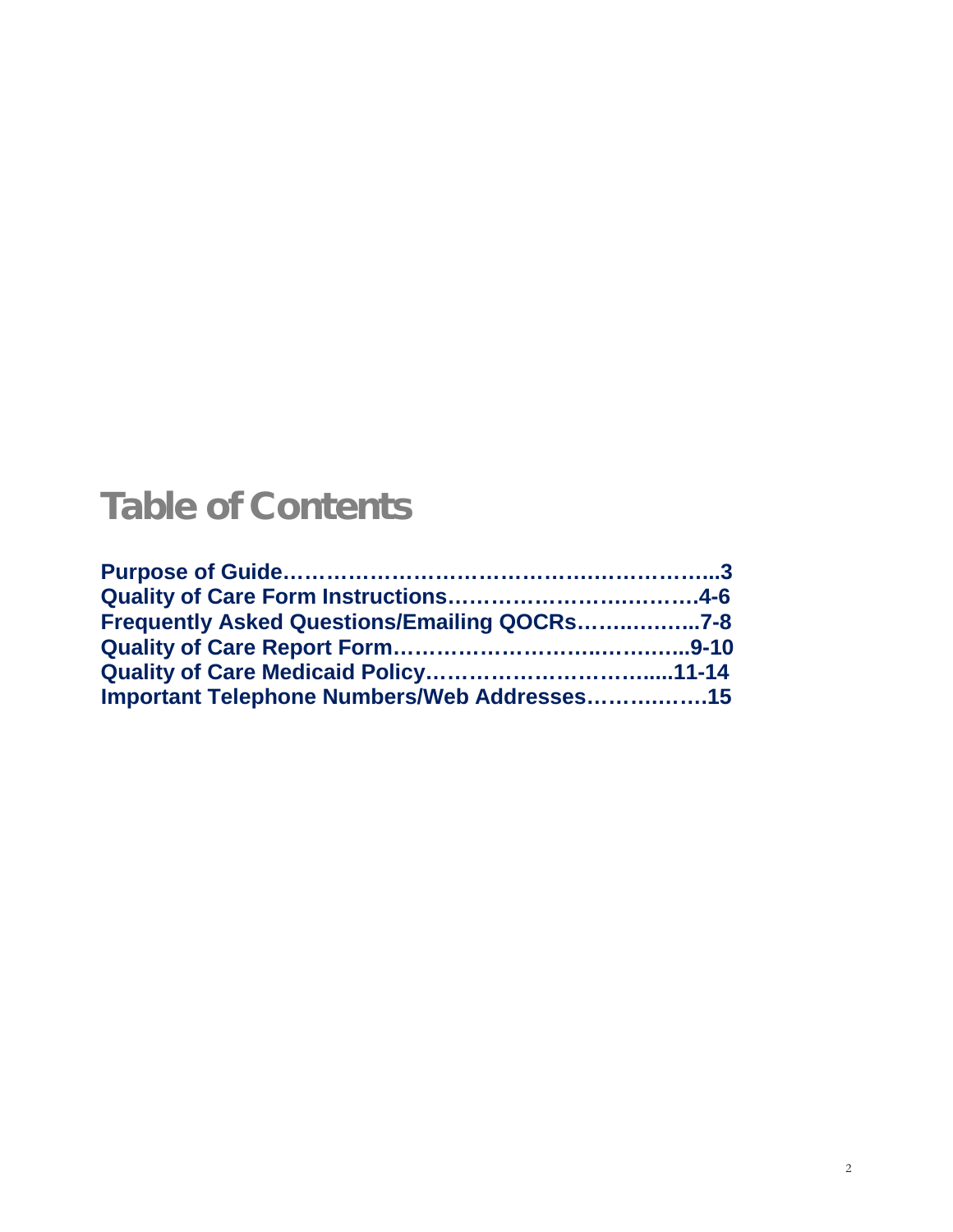## **PURPOSE OF GUIDE**

This guide is intended as a reference document for Licensed Nursing Facility Providers. The primary purpose of this guide is to assist providers in completing the Quality of Care Report which documents the extent to which such facilities are compliant with the minimum direct-care-staff-to-resident ratios. It contains instructions for completion of the Quality of Care Form, definitions, requirements and report submission to the Provider Rates & Analysis Unit in the Finance Division. This guide also includes a resource listing and other reference information.

A copy of the applicable administrative rules can be obtained from the OHCA website at [http://www.okhca.org/providers/policies-and-rules.](http://www.okhca.org/providers/policies-and-rules) Providers are responsible for ensuring compliance with current state/federal Medicaid policies pertaining to the services rendered. **This guide does not supersede state/federal Medicaid rules and is not to be used in lieu of them.**

Please send any comments, suggestions or questions you have regarding this guide to the attention of:

Oklahoma Health Care Authority Finance/Provider Rates & Analysis 4345 N. Lincoln Blvd. Oklahoma City, OK 73105 [LTCAUDIT@okhca.org](mailto:LTCAUDIT@okhca.org) 405-522-7313

Your questions, comments and suggestions will help us to increase the usefulness of this guide.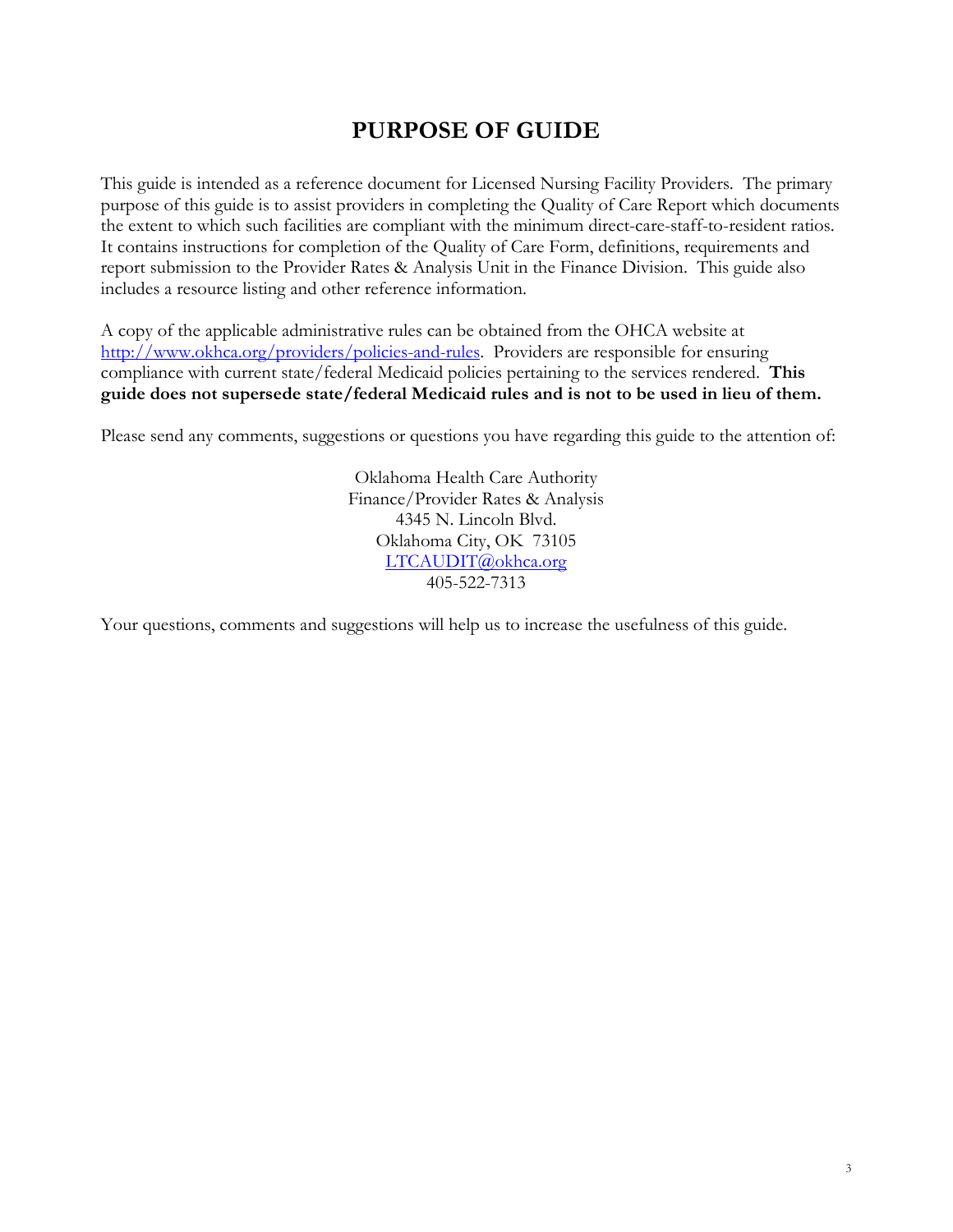#### **OKLAHOMA HEALTH CARE AUTHORITY QUALITY OF CARE FORM INSTRUCTIONS**

#### **Overview and Purpose of Form**

This form is used to report monthly statistical information for direct-care-staff-to-resident ratios, total gross receipts, total patient days, total available bed days, total direct care staff hours, total Medicaid and Medicare days to the Oklahoma Health Care Authority. *(Additional elements added in 2012: %-CNAs & Nurses w/tenure of 12 mos+, DONs & Administrators w/tenure of 3 yrs+, total employees and total monthly resident census).*

**Instructions for Preparation of Form** (*\*\*Please make sure all areas of the form are complete, otherwise the report will not be accepted.)*

#### **General**

- **Facility Name.** Enter the name of the facility as stated in the facility's Medicaid contract (page one and two).
- **Facility Medicaid Number.** Enter the facility's Medicaid provider number (i.e., 100555555A). Non-Medicaid facilities should provide their FEI number.
- **Reporting Month.** Enter the report month (page one and two).
- **Reporting Year.** Enter the report year (page one and two).
- **Facility Address.** Enter the physical address of the facility as stated in the facility's Medicaid contract. Non-Medicaid facilities should provide their physical address as stated on their license.

#### **A) DIRECT CARE STAFFING**

The purpose of this section is to determine the direct-care-staff-to-resident ratio levels for the reporting month. For purposes of this report, direct care staff is limited to:

| <b>Registered Nurses</b>          | <b>Physical Therapist (Professional)</b>     |
|-----------------------------------|----------------------------------------------|
| <b>Licensed Practical Nurses</b>  | <b>Occupational Therapist (Professional)</b> |
| <b>Nurse Aides</b>                | <b>Respiratory Therapist (Professional)</b>  |
| <b>Certified Medication Aides</b> | <b>Speech Therapist (Professional)</b>       |
| <b>QMRP (ICFs/MR only)</b>        | <b>Therapy Aide / Assistant</b>              |

- **Shift Times.** State the shift beginning and ending times for each of the three (3) shifts (day, evening and night)
- **Day of the Month.** These dates coincide with calendar days.
- **Peak In-House Resident Count.** Enter the maximum number of in-house residents at any point in time during the applicable shift for each day of the month and each shift.
- **Direct Care Staff Hours.** Enter the total number of hours worked during the applicable shift by direct care staff for each day of the month and each shift. *Note: The hours of direct care rendered by persons filling non-direct care positions (an example would be an Administrator working as a Registered Nurse) may be used when those persons are certified and rendering direct care in the above positions when documented in the records and times sheets of the facility.*
- **Totals.** Enter the total number of Direct Care Staff Hours per shift.

#### **This area is used only by facilities previously approved by the Health Department.**

**Flexible Staff Scheduling 24 Hour Staffing (Only). Daily Peak In-House Resident Count.** Enter the maximum number of in-house residents for each day of the month.

**Total Direct Care Staff Hours.** Enter the total number of hours worked by direct care staff for each day of the month.

**Totals.** Enter the total number of Direct Care Staff Hours for the month.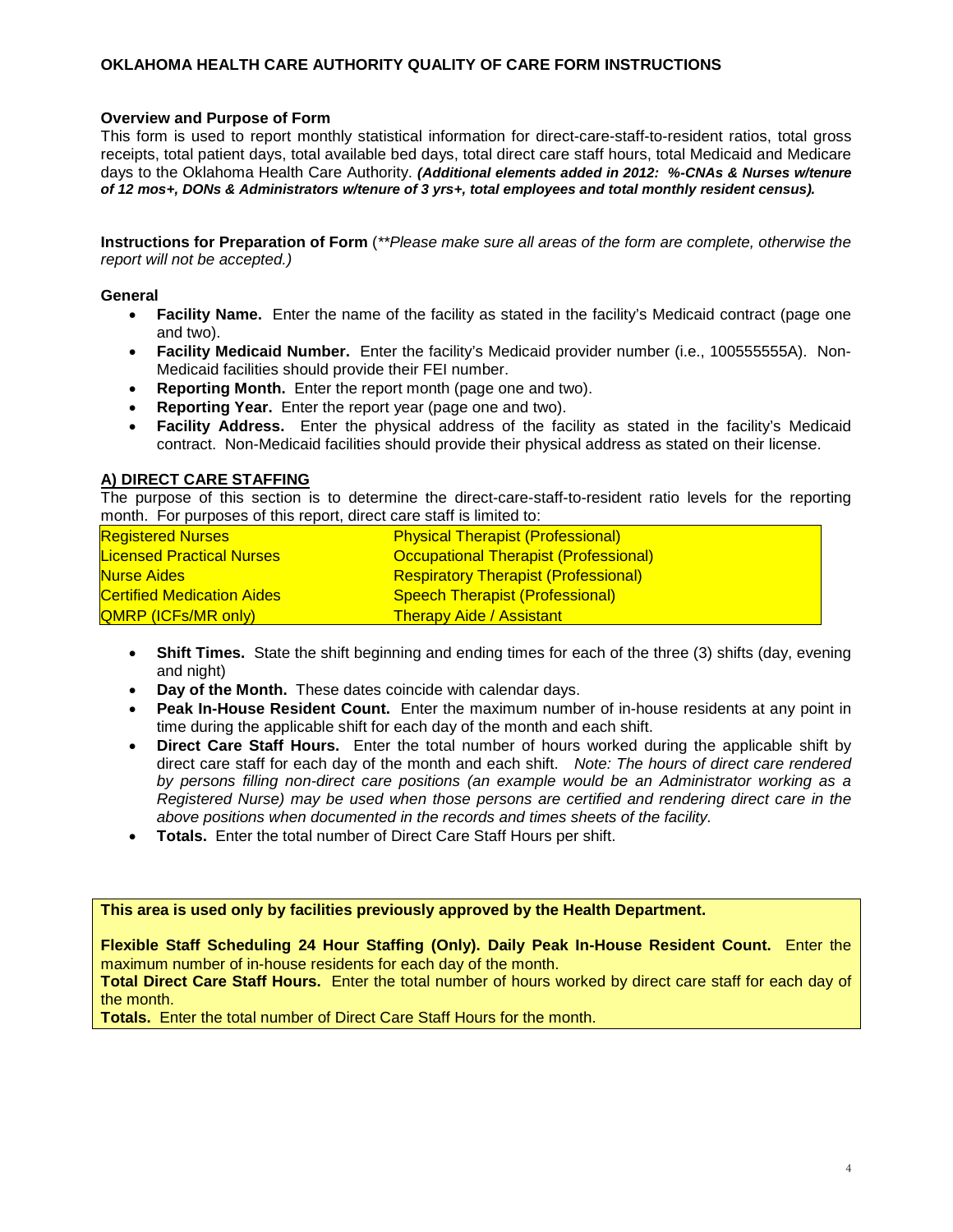#### **OKLAHOMA HEALTH CARE AUTHORITY QUALITY OF CARE FORM INSTRUCTIONS**

#### **C) TOTALS**

The purpose of this section is to determine the totals of gross receipts, patient days, available bed days, direct care hours, Medicaid & Medicare days, employees, the monthly resident census as well as the tenure of CNAs, Nurses, DONs, & Administrators for the reporting month.

- **Total Gross Receipts.** Enter the cash received in the current reporting month for services rendered to all residents in the facility. Receipts should include all Medicaid, Medicare, Private Pay and Insurance including receipts for items not in the normal per diem rate. Charitable contributions received by the nursing facility shall not be included. (Pending monies should only be counted when received.)
- **Total Patient Days.** Enter the total days of service (patient census days) for the month. Be sure to include all paid leave days (even if paid at less than the full rate.)
- **Total Available Bed Days.\*** Enter the number of beds available for occupancy multiplied by the number of days available in the month. *(For example, a sixty (60) bed home (with all beds available or being used) and a month with 30 days would have total available days of 1,800 (60 beds x 30 days). If one of those beds were not in use for all or a part of the month then do not count those days as available and do not report them in the total. Another example would be a facility licensed for 60 beds but only have 50 available for use would report this total as 1,500 (50 beds x 30 days).*
- **Total Direct Care Hours.** Enter the total from the day shift, evening shift and night shift added together. **For Flexible Staff Scheduling 24 Hour Staffing** enter the total number of Direct Care Staff Hours for the month.
- **Total Medicaid Days.** Enter the monthly census days for patients that qualify for Medicaid and are billed as such. This should include paid leave days and days billed as Medicaid prior to final approval of eligibility status.
- **Total Medicare Days.** Enter all census days where the primary payor is Medicare; this should include all paid leave days (at any amount) billed as Medicare.
- **% of Nurses with tenure of 12 months or more.** Enter percentage of nurses employed with the facility for 12 months or more with no more than 45 day break in service during prior 12 month period. Example: if you have 60 nurses with tenure of 12 months or more out of 75 total nurses, divide 60 by 75 which comes to 0.8 then multiply by 100 which is 80% (60/75) x 100 = 80%. *(Does not include temporary contract nurses.)*
- **% of CNAs with tenure of 12 months or more.** Enter percentage of CNAs employed with the facility for 12 months or more with no more than 45 day break in service during prior 12 month period. (Use same calculation as above for nurses.) *(Does not include temporary contracted CNAs.)*
- **DON with tenure of 3 years or more.** Check Y or N to answer whether current DON has been employed with facility for 3 years or more with no more than 90 day break in service during previous 36 months.
- **Administrator with tenure of 3 years or more.** Check Y or N to answer whether current Administrator has been employed with facility for 3 years or more with no more than 90 day break in service during previous 36 months.
- **Total # of Employees.** Total number of employees in the entire facility.
- **Total Monthly Resident Census.** Enter the total number of residents on the last day of month.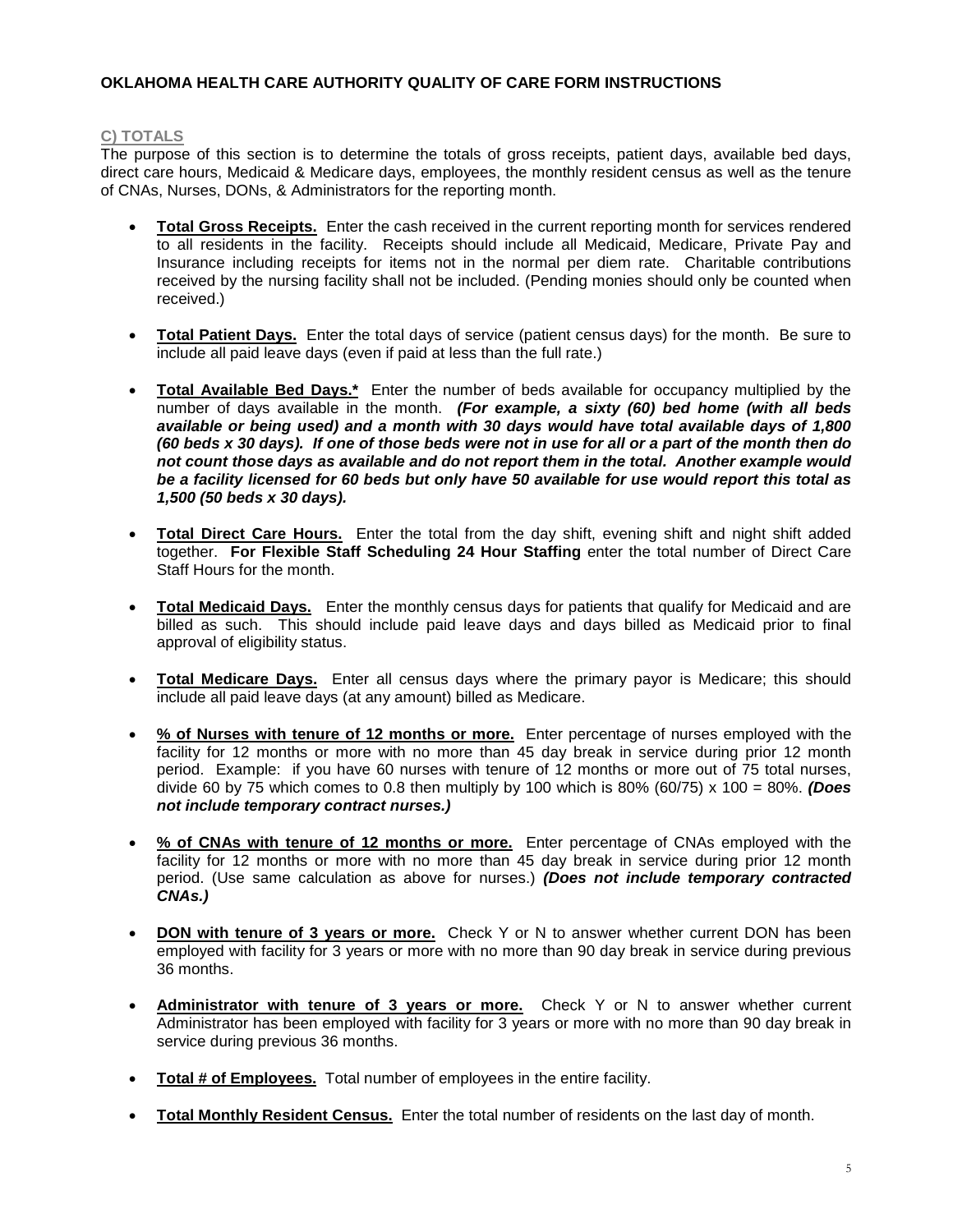#### **Certification Block (Page 2 of QOCR form)**

This report must be signed and dated by the preparer **and** by the Owner, Authorized Corporate Officer or Administrator of the facility for verification and attestation that this report was compiled in accordance with OAC 317:30-5-131.2.

#### **Report Submission\*\***

Send the completed form by **certified** mail to: Oklahoma Health Care Authority

 **Finance/Provider Rates & Analysis** 4345 N. Lincoln Blvd. Oklahoma City, OK 73105

**OR**

by electronic mail to: **[LTCAUDIT@okhca.org](mailto:LTCAUDIT@okhca.org)**

It is imperative that the above address be used to insure proper routing of the submitted forms.

**(To ensure proper processing of your report, the facility's name should always be listed in the subject line of all emails.)**

 *FOE participants must submit their Quality of Care Reports through the FOE/QOC Data Collection system on the web portal. After the deadline the portal is automatically locked and "late" submissions must be made by email to LTCAUDIT@okhca.org using the QOC-3 form. For a copy of the QOC-3 form reference the QOC website under "Providers", "Forms" or request one at LTCAUDIT@okhca.org. For information on the FOE/QOC system and further instruction, contact Jennifer Wynn (405)522-7306 or Dena Marchbanks (405)522-7343.*

For more information on penalties, see Rules; OAC 317:30-5-131.2 which can be accessed at [http://www.okhca.org/xPolicy.aspx?id=734.](http://www.okhca.org/xPolicy.aspx?id=734)

**\****Note: The Oklahoma State Department of Health does not use this method for the purposes of 63 O.S. § 1-851.2© and § 1-852©(1)(b): calculation of occupancy rates for certificate of need. Certificate of Need relies on licensed beds only and makes no adjustment for available beds.*

**\*\*FAXED REPORTS WILL NOT BE ACCEPTED AND SUBJECT TO PENALTIES UNLESS A MAILED OR ELECTRONIC REPORT IS SUBMITTED BY THE MONTHLY DEADLINE.**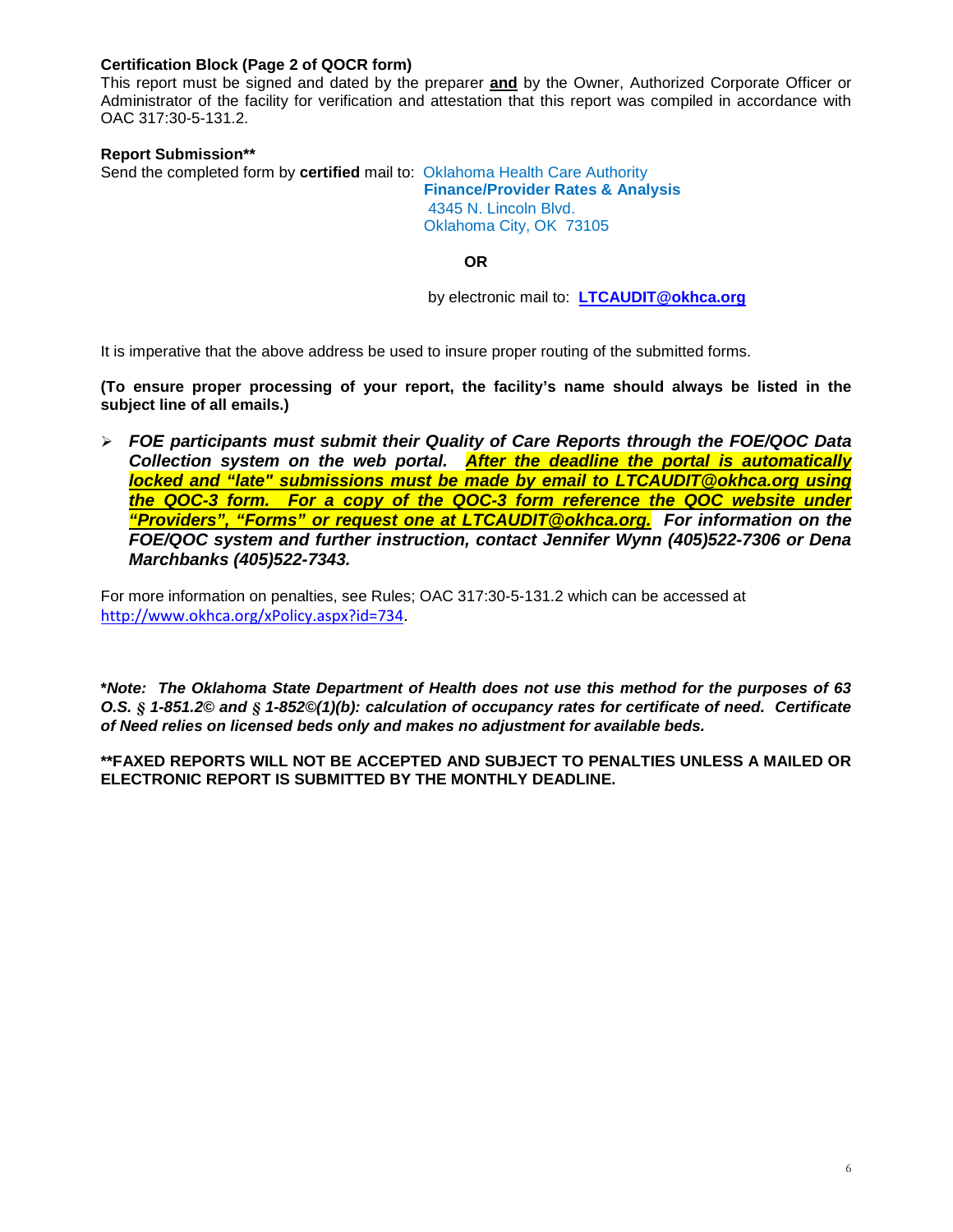#### **OKLAHOMA HEALTH CARE AUTHORITY QUALITY OF CARE FORM INSTRUCTIONS**

### Frequently asked questions regarding the monthly Quality of Care reports:

#### 1. Should lunch breaks be included the shift reporting hours?

#### **Part A) Direct Care Staffing**

**.**

**Shifts.** As a general rule, facilities are allowed to include the thirty-minute lunch break in the shift reporting hours if the staff remain on site at the facility during the lunch break. This is allowable whether the facility chooses to pay or not pay the employee for the lunch break. Under either scenario, shifts should be reported in eight (8) hour increments not 8.5 hour increments. For example, if a facility pays for the thirtyminute lunch break within its eight (8) hour shift, the facility **should not** report an 8.5 hour shift. As a customary business practice, facilities should ensure compliance according to applicable federal and state laws that fall under the jurisdiction of the Department of Labor or the federal Fair Labor Standards Act.

#### 2. Do I include SNF and Hospice patients in the peak-in-house resident count?

**The Peak-in-House Resident Count.** Yes, include SNF and Hospice patients residing in the facility.

#### 3. Can contracted staff be counted in a facility's direct care hours and what about hospice?

Direct Care Hours. Contracted staff can be counted in direct care hours. Hospice is not considered contracted staff and cannot be counted as such because it is not a nursing home service.

#### 4. What are the current Direct Care Staff to Resident Ratios?

#### ♦ **Direct Care Staff to Resident Ratios.\***

- **a)** From 7:00 am to 3:00 pm, one direct-care staff to every seven residents, or major fraction thereof,
- **b)** From 3:00 pm to 11:00 pm, one direct-care staff to every ten residents, or major fraction thereof, and
- **c)** From 11:00 pm to 7:00 am, one direct-care staff to every seventeen residents, or major fraction thereof.

#### \*If this changes or is updated you will be notified. These same ratios apply to both regular Nursing Facilities and Regular ICF/MR Facilities. The Ratios for Acute Care (16 bed or less) ICF/MR facilities are 1:4; 1:4 and 1:8, respectively for the three shifts(a,b,c above).

#### 5. My facility wants to implement flexible staff scheduling. How do I go about it?

**Flexible Staff Scheduling.** Each facility seeking to implement flexible staff-scheduling shall request in writing a determination from the Health Department that the facility is in compliance with the staffing requirements. The facility will have to submit 90 days of staffing reports to meet requirements to be considered for approval. Contact Dorya Huser at [DoryaH@health.ok.gov](mailto:DoryaH@health.ok.gov) or 405-271-6868 for further questions.

#### 6. Can I fax my Quality of Care Report?

**Electronic reporting submission.** Reports must be submitted via email, to the FOE/QOC web portal or certified mail. Monthly reports **should not** be sent by fax. Faxed reports will not be accepted and subject to penalties unless a mailed report or electronic report (e-mail) is submitted by the monthly deadline.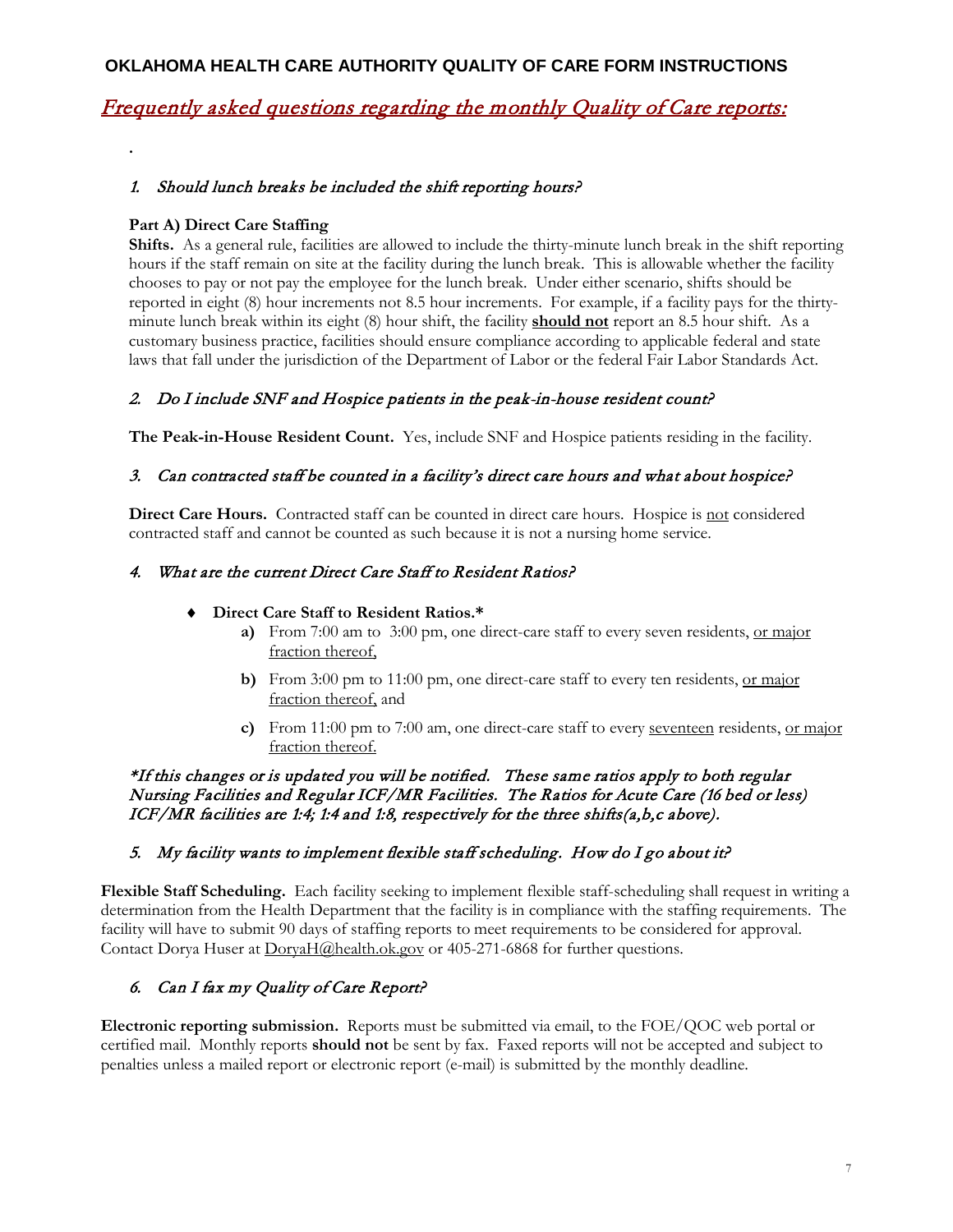#### 7. When is the Quality of Care Report due and what happens if we're late?

**Report submission and completion.** Facilities are encouraged to double-check their monthly reports prior to the reporting person's signature and its subsequent submission. Reports not submitted by the monthly submission deadline are subject to the \$150 per calendar day penalty until the completed report is formally submitted. Reports that do not contain the required information in each section of the report will be considered incomplete and subject to the \$150 per calendar day penalty until a completed report is formally submitted. This is applicable even if an incomplete report is submitted timely.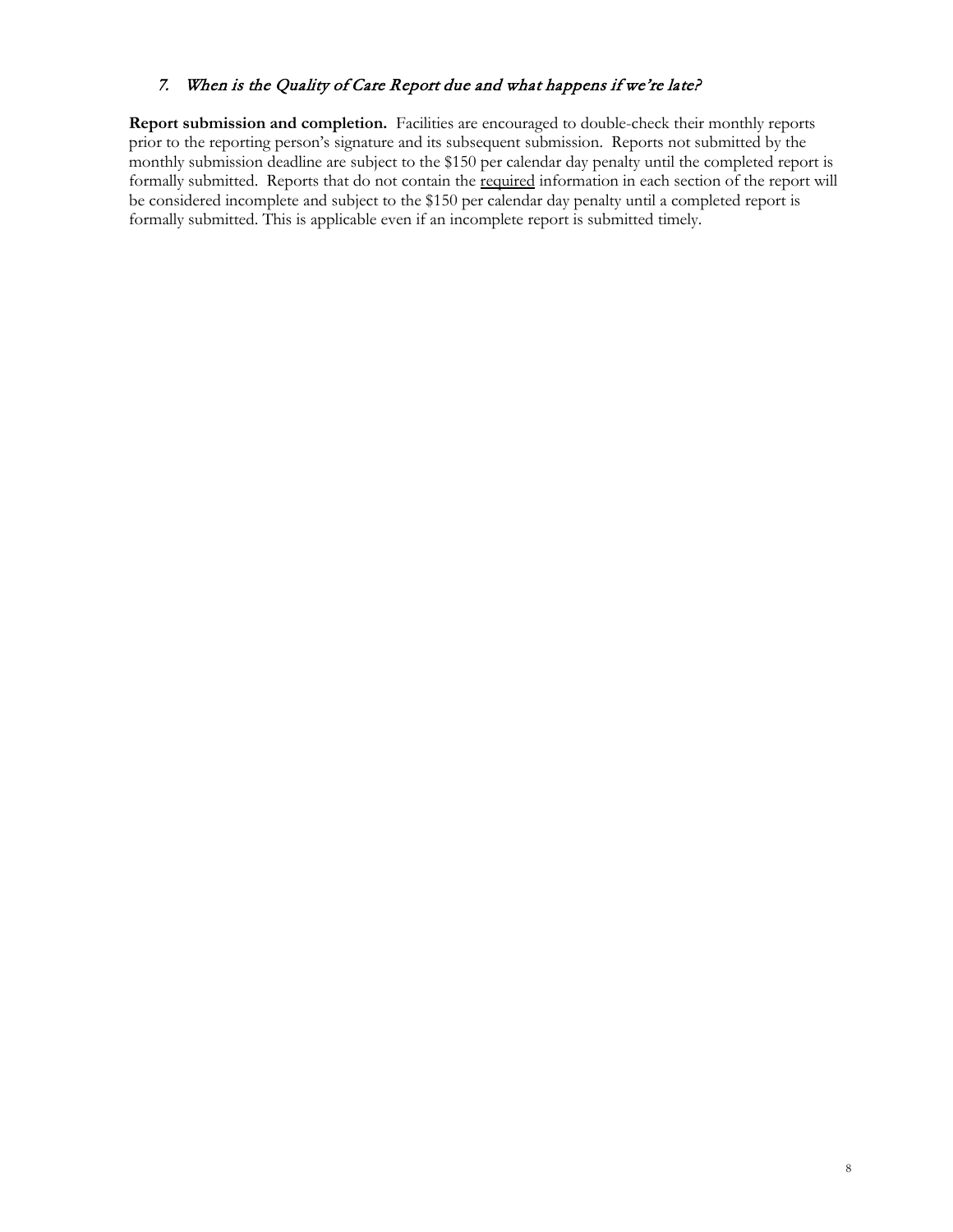#### **THIS IS A SAMPLE FORM ONLY AND IS NOT INTENDED FOR USE.**

#### **Oklahoma Health Care Authority Care Report** Quality of Care Report

**Facility Name: Reporting Month: Reporting Year:**

|               | <b>Medicaid Number:</b>          |                                          |                   | <b>Facility Address:</b> |                                |                                      |                                  |                |
|---------------|----------------------------------|------------------------------------------|-------------------|--------------------------|--------------------------------|--------------------------------------|----------------------------------|----------------|
|               | (A) Direct Care Staffing*        |                                          |                   |                          |                                |                                      |                                  |                |
|               | Day                              |                                          | <b>Evening</b>    |                          | <b>Night</b>                   |                                      | <b>Flexible Staff Scheduling</b> |                |
|               | Shift                            | to                                       | <b>Shift</b>      | to                       | <b>Shift</b>                   | to                                   | 24 Hour Staffing (Only)          |                |
| Day<br>of     | Peak<br>In-House                 | Direct<br>Care                           | Peak<br>In-House  | <b>Direct</b><br>Care    | Peak<br>In-House               | <b>Direct</b><br>Care                | Daily Peak<br>In-House           | Total<br>Daily |
| the           | Resident                         | Staff                                    | Resident          | Staff                    | Resident                       | Staff                                | Resident                         | Direct Care    |
| Month         | Count                            | Hours                                    | Count             | Hours                    | Count                          | Hours                                | Count                            | Hours          |
| 1             |                                  |                                          |                   |                          |                                |                                      |                                  |                |
|               |                                  |                                          |                   |                          |                                |                                      |                                  |                |
| 2             |                                  |                                          |                   |                          |                                |                                      |                                  |                |
| 3             |                                  |                                          |                   |                          |                                |                                      |                                  |                |
| 4             |                                  |                                          |                   |                          |                                |                                      |                                  |                |
| 5             |                                  |                                          |                   |                          |                                |                                      |                                  |                |
| 6             |                                  |                                          |                   |                          |                                |                                      |                                  |                |
|               |                                  |                                          |                   |                          |                                |                                      |                                  |                |
| 7             |                                  |                                          |                   |                          |                                |                                      |                                  |                |
| 8             |                                  |                                          |                   |                          |                                |                                      |                                  |                |
| 9             |                                  |                                          |                   |                          |                                |                                      |                                  |                |
| 10            |                                  |                                          |                   |                          |                                |                                      |                                  |                |
| 11            |                                  |                                          |                   |                          |                                |                                      |                                  |                |
|               |                                  |                                          |                   |                          |                                |                                      |                                  |                |
| 12            |                                  |                                          |                   |                          |                                |                                      |                                  |                |
| 13            |                                  |                                          |                   |                          |                                |                                      |                                  |                |
| 14            |                                  |                                          |                   |                          |                                |                                      |                                  |                |
| 15            |                                  |                                          |                   |                          |                                |                                      |                                  |                |
| 16            |                                  |                                          |                   |                          |                                |                                      |                                  |                |
|               |                                  |                                          |                   |                          |                                |                                      |                                  |                |
| 17            |                                  |                                          |                   |                          |                                |                                      |                                  |                |
| 18            |                                  |                                          |                   |                          |                                |                                      |                                  |                |
| 19            |                                  |                                          |                   |                          |                                |                                      |                                  |                |
| 20            |                                  |                                          |                   |                          |                                |                                      |                                  |                |
| 21            |                                  |                                          |                   |                          |                                |                                      |                                  |                |
|               |                                  |                                          |                   |                          |                                |                                      |                                  |                |
| 22            |                                  |                                          |                   |                          |                                |                                      |                                  |                |
| 23            |                                  |                                          |                   |                          |                                |                                      |                                  |                |
| 24            |                                  |                                          |                   |                          |                                |                                      |                                  |                |
| 25            |                                  |                                          |                   |                          |                                |                                      |                                  |                |
|               |                                  |                                          |                   |                          |                                |                                      |                                  |                |
| 26            |                                  |                                          |                   |                          |                                |                                      |                                  |                |
| 27            |                                  |                                          |                   |                          |                                |                                      |                                  |                |
| 28            |                                  |                                          |                   |                          |                                |                                      |                                  |                |
| 29            |                                  |                                          |                   |                          |                                |                                      |                                  |                |
| 30            |                                  |                                          |                   |                          |                                |                                      |                                  |                |
|               |                                  |                                          |                   |                          |                                |                                      |                                  |                |
| 31            |                                  |                                          |                   |                          |                                |                                      |                                  |                |
| <b>Totals</b> |                                  | $\mathbf 0$                              |                   | $\mathsf 0$              |                                | $\mathbf 0$                          |                                  | 0              |
| (C) Totals    |                                  |                                          |                   |                          |                                |                                      |                                  |                |
|               | <b>Total Gross Receipts</b>      |                                          |                   |                          | <b>Total Direct Care Hours</b> |                                      |                                  | $\mathbf{0}$   |
|               | <b>Total Patient Days</b>        |                                          |                   |                          | <b>Total Medicaid Days</b>     |                                      |                                  |                |
|               | <b>Total Available Bed Days</b>  |                                          |                   |                          | <b>Total Medicare Days</b>     |                                      |                                  |                |
|               |                                  | % - CNAs w/tenure of 12 mos. or more**   |                   |                          | Total # of employees           |                                      |                                  |                |
|               |                                  | % - nurses w/tenure of 12 mos. or more** |                   |                          |                                | <b>Total Monthly Resident Census</b> |                                  |                |
|               | DON w/ 3 yrs or longer tenure*** |                                          | Y / I<br>$\neg$ N |                          |                                |                                      |                                  |                |

**Administrator w/3 yrs or longer tenure\*\*\*** *QOC - 3 (page 1 of 2) \*\*\* Effective Date: 4/2014*

Y / <sub>N</sub>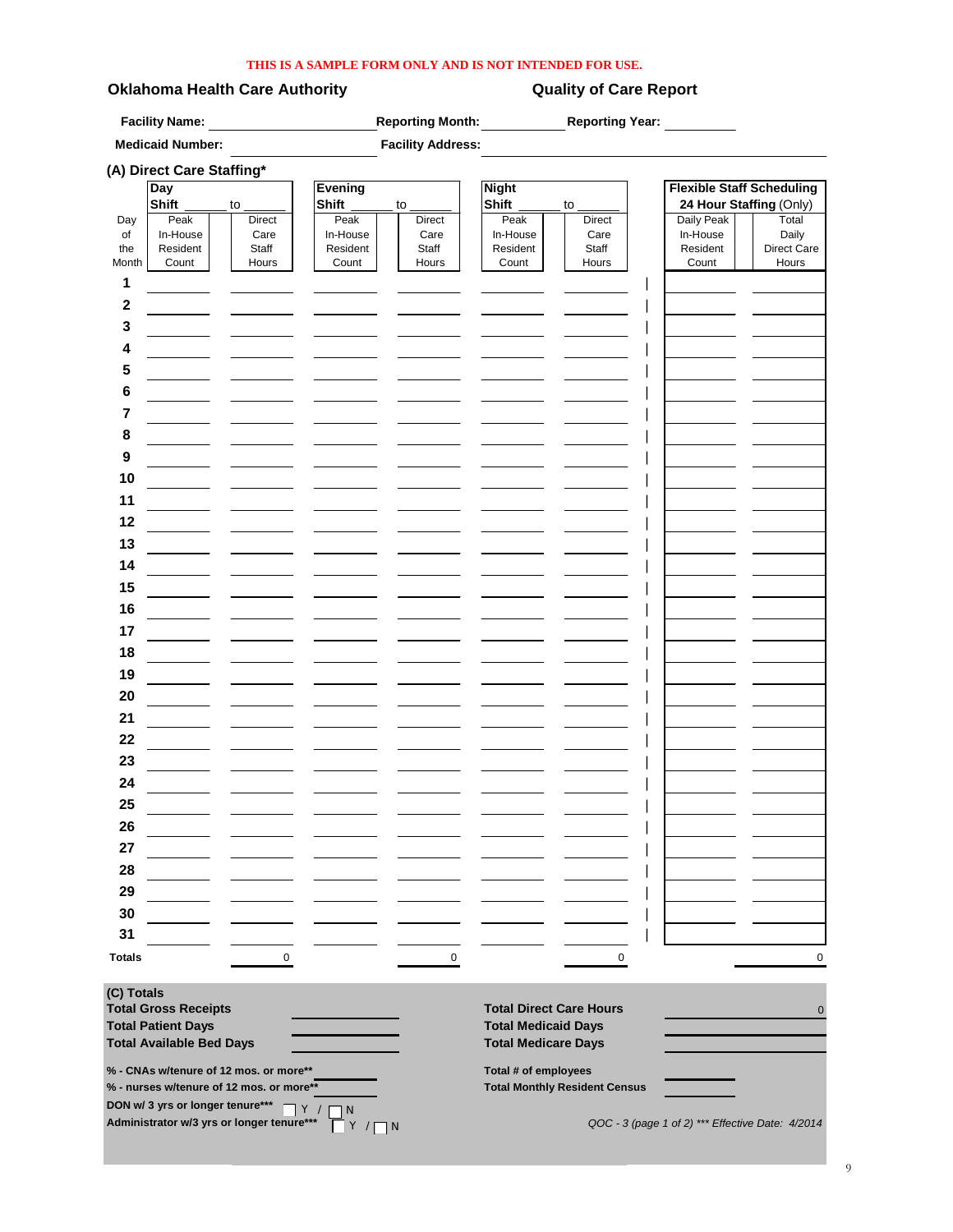|  | Facility Name: |  |
|--|----------------|--|

**Facility Name: Reporting Month: Reporting Year:**

*This report must be signed by the preparer and by the Owner, Authorized Corporate Officer or Administrator of the facility for verification and attestation that this report was compiled in accordance with OAC 317:30-5-131.2 and 310:675-1 et seq.*

**I hereby certify that I have examined the Quality of Care Report, and to the best of my knowledge, is a true, correct and** *complete statement prepared from the books and records of the facility in accordance with applicable instructions, state and federal rules and regulations.*

| 1)<br>Preparer's Name and Title                                           | <b>Phone Number</b> | Date |
|---------------------------------------------------------------------------|---------------------|------|
| Signature                                                                 |                     |      |
| 2)<br>Owner, Authorized Corporate Officer or Administrator's Name & Title | Phone Number        | Date |
| Signature                                                                 |                     |      |

**This signature box shall be completed for flexible staff reporting (24 hour staffing) by authorized facilities.** *I hereby attest that the Oklahoma State Department of Health has authorized this facility to utilize the flexible staff schedule (24 hour staffing) option for the reporting month in accordance with OAC 310:675-1 et seq.*

| 3)                                                                  |                     |      |  |
|---------------------------------------------------------------------|---------------------|------|--|
| Owner, Authorized Corporate Officer or Administrator's Name & Title | <b>Phone Number</b> | Date |  |
|                                                                     |                     |      |  |
|                                                                     |                     |      |  |
| Signature                                                           |                     |      |  |

#### **DIRECT CARE STAFFING**

For purposes of this report, direct care staff is limited to:

Registered Nurses Physical Therapist (Professional) Licensed Practical Nurses Occupational Therapist (Professional) Nurse Aides **Respiratory Therapist (Professional)**<br>
Certified Medication Aides **Respiratory Containst (Professional)** Certified Medication Aides Speech Therapist (Professional)<br>
QMRP (ICFs/MR only) Therapy Aide / Assistant Therapy Aide / Assistant

\*For information on staffing requirements reference OAC 310:675-1 et seq. and 63 O.S. 2001, Section 1-1925.2.

 Send the completed form by **certified mail** to: **OR by electronic mail to: Oklahoma Health Care Authority Constrained Burger CONSTANDIT@okhca.org**  Finance Division/Program Rates Analysis 4345 N. Lincoln Blvd.

**(B) Minimum Wage reporting revoked on July 2003.**

Oklahoma City, OK 73105

*Effective Date: 4/2014* QOC - 3 (page 2 of 2)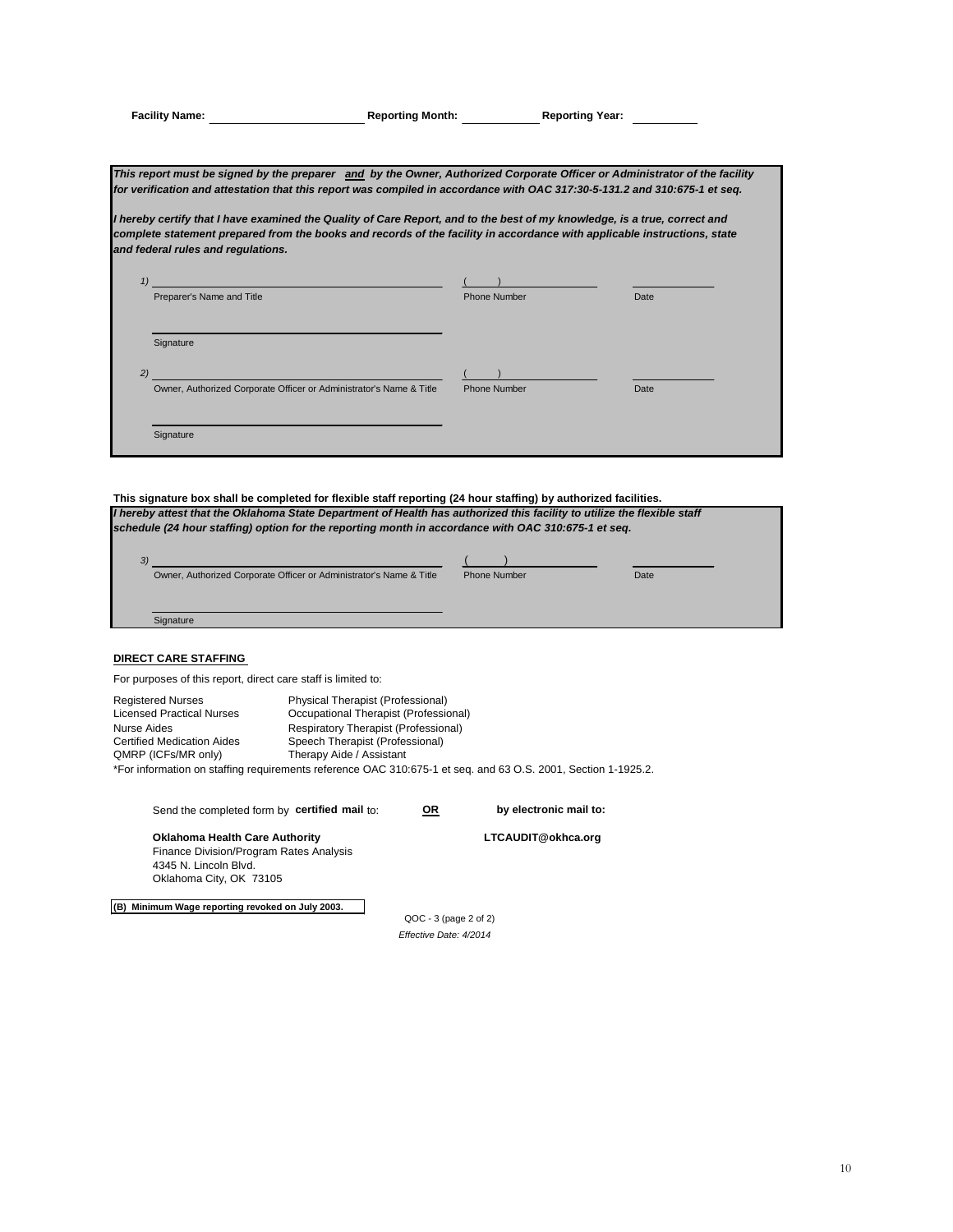#### **Quality of care definitions**

**Definitions.** The following words and terms, when used in this guide, have the following meaning, unless the context clearly indicates otherwise:

- **"Nursing Facility and Intermediate Care Facility for the mentally retarded"** means any home, establishment, or institution or any portion thereof, licensed by the State Department of Health as defined in Section 1-1902 of Title 63 of the Oklahoma Statues.
- **"Quality of Care Fee"** means the fee assessment created for the purpose of quality care enhancements pursuant to Section 2002 of Title 56 of the Oklahoma Statutes upon each nursing facility and intermediate care facility for the mentally retarded licensed in this State.
- **"Quality of Care Fund"** means a revolving fund established in the State Treasury pursuant to Section 2002 of Title 56 of the Oklahoma Statutes.
- **"Quality of Care Report"** means the monthly report developed by the Oklahoma Health Care Authority to document the staffing ratios, total patient gross receipts, total patient days, and minimum wage compliance for specified staff for each nursing facility and intermediate care facility for the mentally retarded licensed in the State.
- **"Staffing ratios"** means the minimum direct-care-staff-to-resident ratios pursuant to Section 1-1925.2 of Title 63 of the Oklahoma Statutes.
- **"Peak In-House Resident Count"** means the maximum number of in-house residents at any point in time during the applicable shift.
- **"Staff Hours worked by Shift"** means the number of hours worked during the applicable shift by direct-care staff.
- **"Direct-Care Staff"** means any nursing or therapy staff who provides direct, hands-on care to residents in a nursing facility and intermediate care facility for the mentally retarded pursuant to Section 1-1925.2 of Title 63 of the Oklahoma Statutes.
- **"Major Fraction Thereof"** is defined as an additional threshold for direct-care-staff-toresident ratios at which another direct-care staff person(s) is required due to the peak inhouse resident count exceeding one-half of the minimum direct-care-staff-to-resident ratio pursuant to Section 1-1925.2 of Title 63 of the Oklahoma Statutes.
- **"Minimum wage"** means the amount paid per hour to specified staff pursuant to Section 5022.1 of Title 63 of the Oklahoma Statutes.
- **"Specified staff"** means the employee positions listed in the Oklahoma Statutes under Section 5022.1 of Title 63.
- **"Total Patient Days"** means the monthly patient days that are compensable for the current monthly Quality of Care Report.
- **"Total Gross Receipts"** means all cash received in the current Quality of Care Report month for services rendered to all residents in the facility. Receipts should include all Medicaid, Medicare, Private Pay and Insurance including receipts for items not in the normal per diem rate. Charitable contributions received by the nursing facility are not included.
- **"Service rate"** means the minimum direct-care-staff-to-resident rate pursuant to Section 1-1925.2 of Title 63 of Oklahoma Statutes.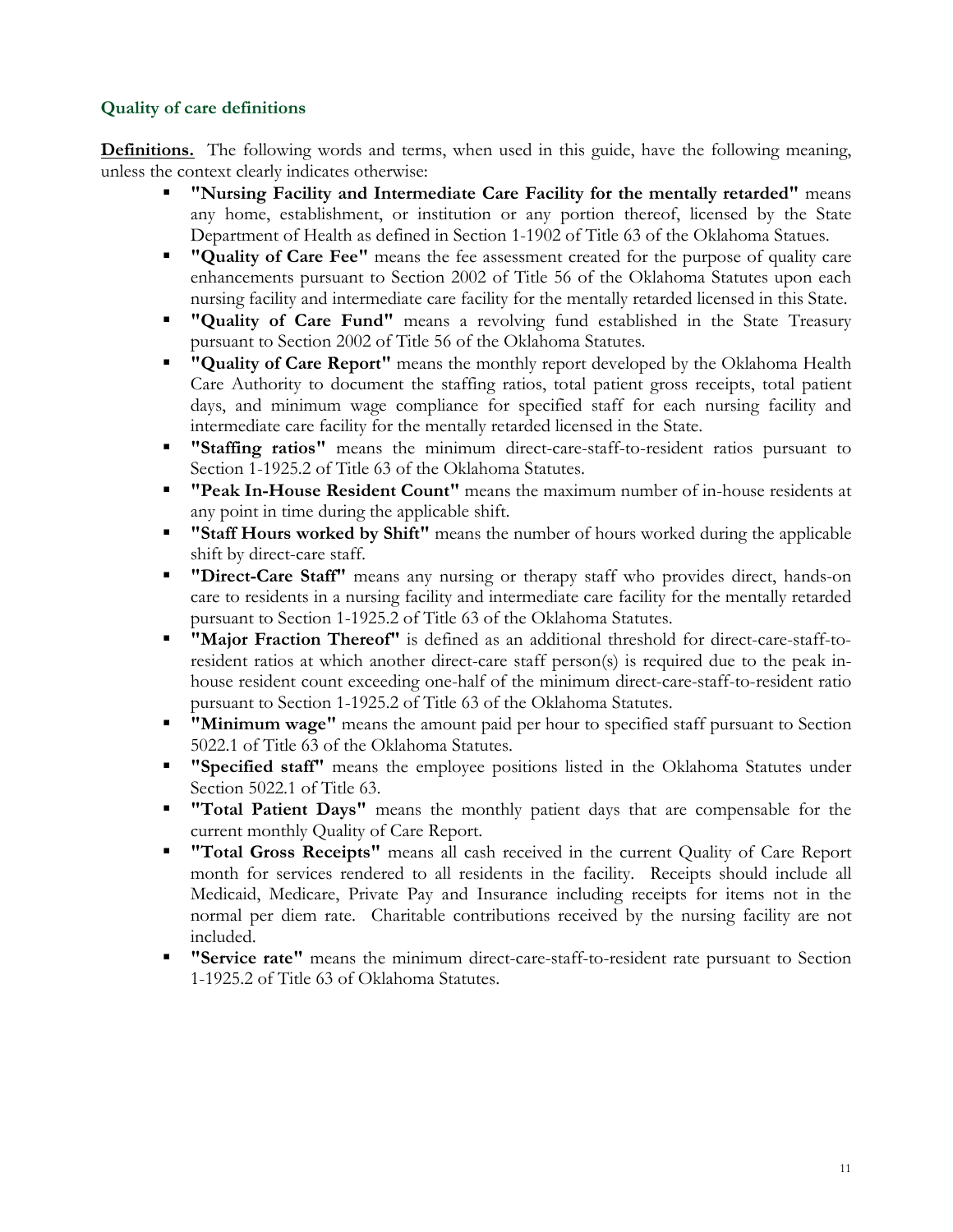#### **Quality of care fund assessments.**

- The Oklahoma Health Care Authority (OHCA) was mandated by the Oklahoma Legislature to assess a monthly service fee to each Licensed Nursing Facility in the State. The fee is assessed on a per patient day basis. The amount of the fee is uniform for each facility type. The fee is determined as six percent (6%) of the average total gross receipts divided by the total days for each facility type.
- In determination of the fee for the time period beginning October 1, 2000, a survey was mailed to each licensed nursing facility requesting calendar year 1999 Total Patient Days, Gross Revenues and Contractual Allowances and Discounts. This data is used to determine the amount of the fee to be assessed for the period of 10-01-00 through 06-30-01. The fee is determined by totaling the "annualized" gross revenue and dividing by the "annualized" total days of service. "Annualized" means that the surveys received that do not cover the whole year of 1999 are divided by the total number of days that are covered and multiplied by 365.
- The fee for subsequent State Fiscal Years is determined by using the monthly gross receipts and census reports for the six month period October 1 through March 31 of the prior fiscal year, annualizing those figures, and then determining the fee as defined above. As per 56 O.S. Section 202, as amended, the fees are frozen at the amount in effect at July 1, 2004. Also, the fee will be monitored to never surpass the federal maximum of 5.5%.
- Monthly reports of Gross Receipts and Census are included in the monthly Quality of Care Report. The data required includes, but is not limited to, the Total Gross Receipts and Total Patient Days for the current monthly report.
- The method of collection is as follows:
	- o The Oklahoma Health Care Authority assesses each facility monthly based on the reported patient days from the Quality of Care Report filed two months prior to the month of the fee assessment billing. As defined in this subsection, the total assessment is the fee times the total days of service. The Oklahoma Health Care Authority notifies the facility of its assessment by the end of the month of the Quality of Care Report submission date.
	- $\circ$  Payment is due to the Oklahoma Health Care Authority by the 15<sup>th</sup> of the following month. Failure to pay the amount by the  $15<sup>th</sup>$  or failure to have the payment mailing postmarked by the 13<sup>th</sup> will result in a debt to the State of Oklahoma and is subject to penalties of 10% of the amount and interest of 1.25% per month. The Quality of Care Fee must be submitted no later than the  $15<sup>th</sup>$  of the month. If the  $15<sup>th</sup>$  falls upon a holiday or weekend (Saturday-Sunday), the fee is due by 5 p.m. (Central Standard Time) of the following business day (Monday-Friday).
	- o The monthly assessment including applicable penalties and interest must be paid regardless of any appeals action requested by the facility. If a provider fails to pay the Authority the assessment within the time frames noted on the second invoice to the provider, the assessment, applicable penalty, and interest will be deducted from the facility's payment. Any change in payment amount resulting from an appeals decision will be adjusted in future payments. Adjustments to prior months' reported amounts for gross receipts or patient days may be made by filing an amended part C of the Quality of Care Report.
	- o The Quality of Care fee assessments excluding penalties and interest are an allowable cost for Oklahoma Health Care Authority Cost Reporting purposes.
	- o The Quality of Care fund which contains assessments collected excluding penalties and interest as described in this subsection and any interest attributable to investment of any money in the fund must be deposited in a revolving fund established in the State Treasury. The funds will be used pursuant to Section 2002 of Title 56 of the Oklahoma Statutes.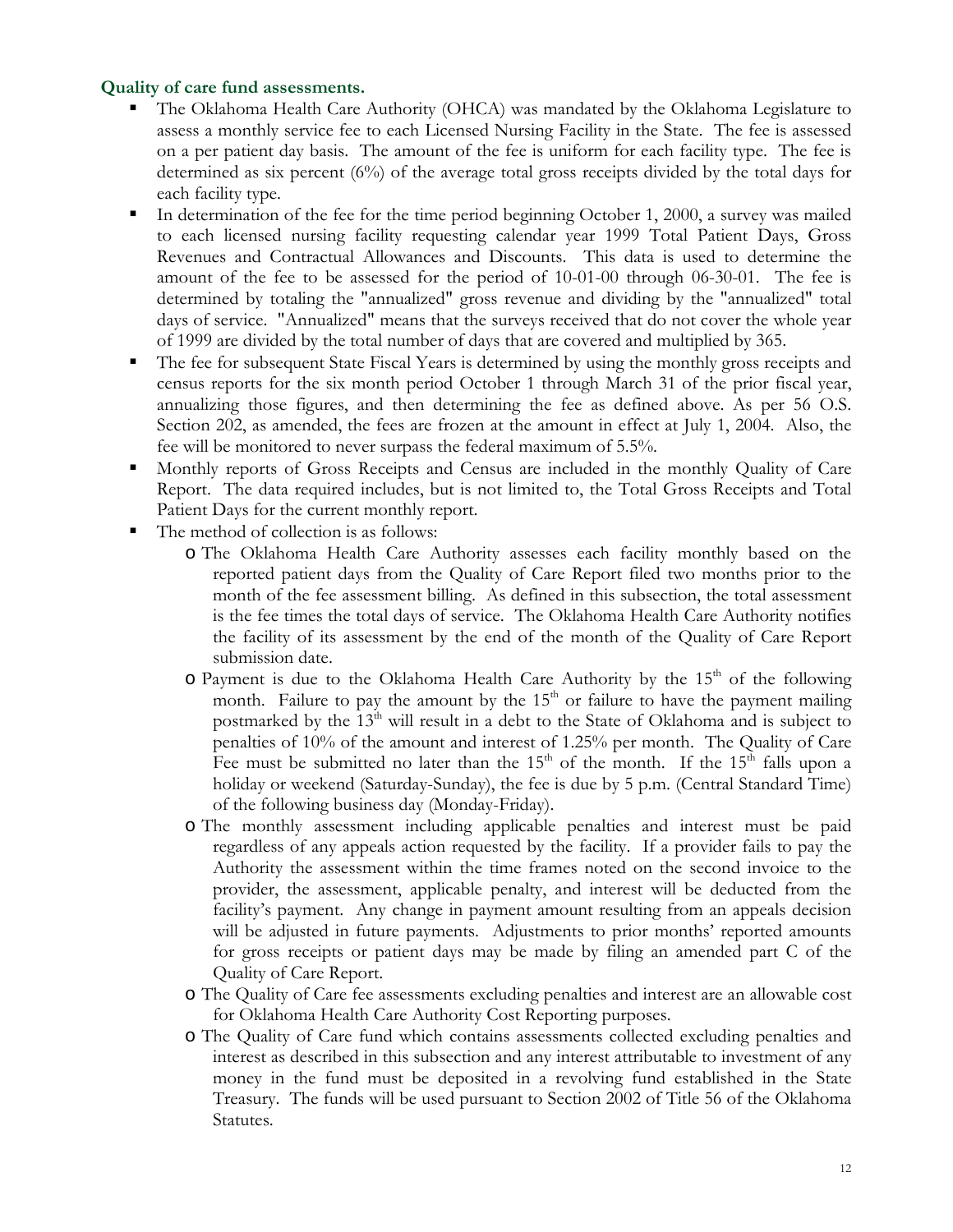#### **Quality of care direct-care-staff-to resident-ratios.**

- All nursing facilities and intermediate care facilities for the mentally retarded (ICFs/MR) subject to the Nursing Home Care Act, in addition to other state and federal staffing requirements, must maintain the minimum direct-care-staffto-resident ratios or direct-care service rates as cited in Section 1-1925.2 of Title 63 of the Oklahoma Statutes.
- For purposes of staff-to-resident ratios, direct-care staff are limited to the following employee positions:
- Registered Nurse
- **Licensed Practical Nurse**
- Nurse Aide
- **Certified Medication Aide**
- Qualified Mental Retardation Professional (ICFs/MR only)
- Physical Therapist
- **C** Occupational Therapist
- **Respiratory Therapist**
- **Speech Therapist**
- Therapy Aide/Assistant
- Social Services Director/Social Worker
- Other Social Services Staff
- **Activities Director**
- $\blacksquare$  Other Activities Staff\*
- Combined Social Services/Activities\*
- Prior to September 1, 2003, activity and social services staff who did not provide direct, hands-on care may be included in the direct-care-staff-to-resident ratio in any shift or direct-care service rates. \***On and after September 1, 2003, such persons are not included in the direct-care-staff-to-resident ratio or directcare service rates.**
- In any shift when the direct-care-staff-to-resident ratio computation results in a major fraction thereof, direct-care staff is rounded to the next higher whole number.
- To document and report compliance with the provisions of this section, nursing facilities and intermediate care facilities for the mentally retarded must submit the monthly Quality of Care Report.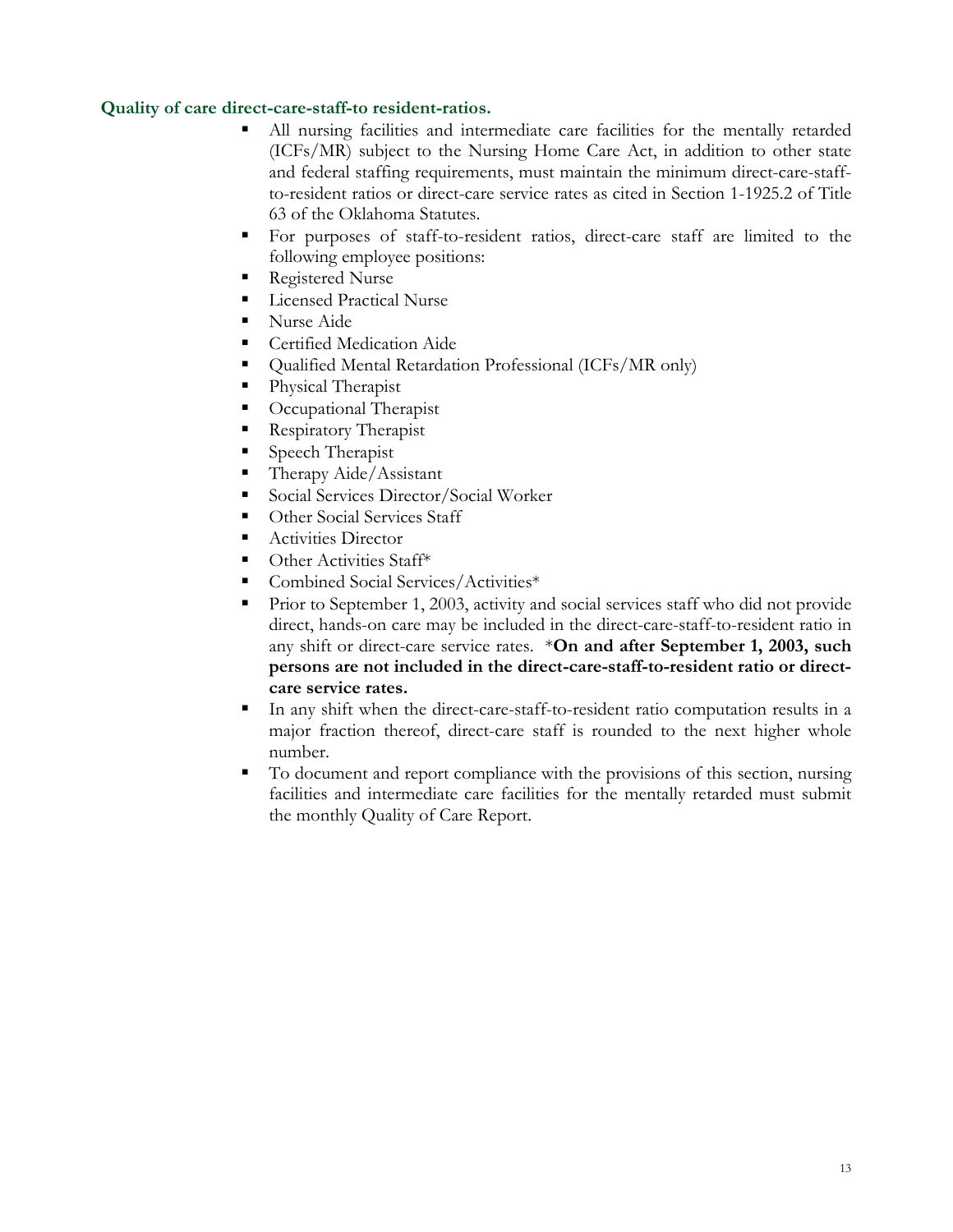**Quality of care reports.** Effective September 1, 2000, all nursing facilities and intermediate care facilities for the mentally retarded must submit a monthly report developed by the Oklahoma Health Care Authority, the Quality of Care Report, for the purposes of documenting the extent to which such facilities are compliant with the minimum direct-care-staff-to-resident ratios or direct-care service rates.

- The monthly report must be signed by the preparer and by the Owner, authorized Corporate Officer or Administrator of the facility for verification and attestation that the reports were compiled in accordance with this section.
- The Owner or authorized Corporate Officer of the facility must retain full accountability for the report's accuracy and completeness regardless of report submission method.
- Penalties for false statements or misrepresentation made by or on behalf of the provider are provided at 42 U.S.C. Section 1320a-7b which states, in part, "*Whoever...(2) at any time knowingly and willfully makes or causes to be made any false statement of a material fact for use in determining rights to such benefit or payment...shall (I) in the case of such statement, representation, concealment, failure, or conversion by any person in connection with furnishing (by that person) of items or services for which payment is or may be made under this title (42 U.S.C.* '*1320 et seq.), be guilty of a felony and upon conviction thereof fined not more than \$25,000 or imprisoned for not more than five years or both, or (ii) in the case of such a statement, representation, concealment, failure or conversion by any other person, be guilty of a misdemeanor and upon conviction thereof fined not more than \$10,000 or imprisoned for not more than one year, or both."*
- The Quality of Care Report must be submitted by 5 p.m. (CST) on the  $15<sup>th</sup>$  of the following month. If the  $15<sup>th</sup>$  falls upon a holiday or a weekend (Saturday-Sunday), the report is due by 5 p.m. (CST) of the following business day (Monday - Friday).
- The Quality of Care Report will be made available in an electronic version for uniform submission of the required data elements.
- Facilities must submit the monthly report either through electronic mail to the Finance Division, Provider Rates & Analysis Unit or send the monthly report in paper format by certified mail. The submission date is determined by the date and time recorded through electronic mail or the postmark date and the date recorded on the certified mail receipt.
- Should a facility discover an error in its submitted report for the previous month only, the facility must provide to the Finance Division, Provider Rates & Analysis Unit written notification with adequate, objective and substantive documentation within five business days following the submission deadline. Any documentation received after the five business day period will not be considered in determining compliance and for reporting purposes by the Oklahoma Health Care Authority.

An initial administrative penalty of \$150.00 is imposed upon the facility for incomplete, unauthorized, or non-timely filing of the Quality of Care Report. Additionally, a daily administrative penalty will begin upon the Authority notifying the facility in writing that the report was not complete or not timely submitted as required. The \$150.00 daily administrative penalty accrues for each calendar day after the date the notification is received. The penalties are deducted from the Medicaid facility's payment. For 100% private pay facilities, the penalty amount(s) is included and collected in the fee assessment billings process. Imposed penalties for incomplete reports or non-timely filing are not considered for Oklahoma Health Care Authority Cost Reporting purposes.

The Quality of Care Report includes, but is not limited to: staffing ratios; peak in-house resident count; staff hours worked by shift; total patient days; available bed days; Medicare bed days: Medicaid bed days and total gross receipts.